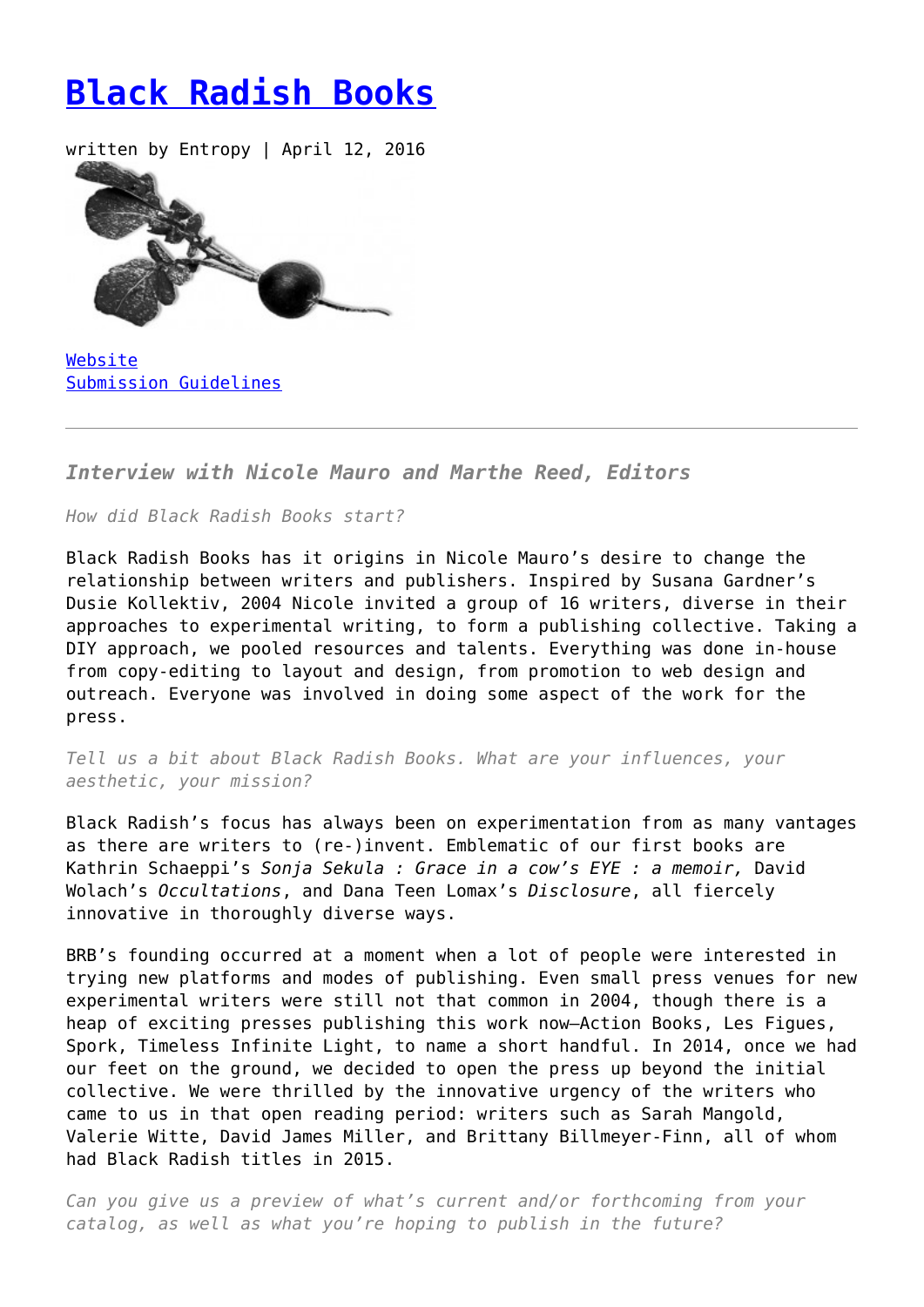Black Radish is completing the series of six books we selected for 2015-16 during that first open reading period. Jen Tynes' book *Hunter Monies* is just out with a gorgeous cover using a collage by Mike Sikkema, and Jesse Nissim's *Where they would never be invited* will be out this spring. In the summer we will publish Mark Lamoureux's second book *It'll Never Be Over For Me* and Kimberly Alidio's debut collection, *After projects the resound.* Eileen Tabios' *AMNESIA: Somebody's Memoir* and Marci Nelligan's *The Ghost Manada* in the fall will round out 2016 for Black Radish.

We have a newly founded Editorial Advisory Board, a group of incredibly generous, smart poets who have agreed to advise and support the press in its outreach to new writers. It is through their aegis that BRB has just selected four exciting new titles for 2017-18: *Elsa* by Angela Veronica Wong, Anemal, *Uter Meck* by Mg Roberts, *Forget It* by Anastacia Tolbert, and *Anyjar* by Jaimie Gusman. I would like to give a shout out to our Editorial Advisory Board members to whom we could not be more grateful: F. Douglas Brown, Norma Cole, Sueyeun Juliette Lee, Hoa Nguyen, Metta Sáma, Susan Schultz, Carmen Gimenez Smith, Eileen Tabios, and Orlando White. In 2017 will also be publishing a book by Carmen, a collaboration with artist Peter Fine, and our first foray into color. 2017 will be an exciting year for us!

*What about small/independent press publishing is particularly exciting to you right now?*

We love discovering new work, working with the writers, getting the word out, the intimacy that a small press has with its writers. I was just invited to write a bit about two of our new writers, exploring what drew us to their work. Helping to shape the conversation about contemporary writing is central to what makes small press publishing exciting. The community of writers we draw together through the press, the shared work of the press among the core collective, the midwifing of books we care about, all of these are what makes us passionate about Black Radish: making and sustaining a noisy, diverse, marvelous community of innovative writers. Black Radish collective members and our new poets are spread all over the country but making books together is almost as good as hanging out with them in a pub!

*How do you cope? There's been a lot of conversation lately about charging reading fees, printing costs, rising book costs, who should pay for what, etc. Do you have any opinions on this, and would you be willing to share any insights about the numbers at Black Radish Books?*

At Black Radish, coping means taking responsibility for what we want to make happen. Each member of the collective contributes directly to the funding of the press through annual dues, as well as supplying sweat equity. Recently we have shifted to having a designer to do interior layout for us, though everything else is in-house. After paying for SPD's services, we plow all sales back into the press to pay for printing, mailing, books fairs, conferences, and readings. At our first open reading period, we asked submitters to purchase a Black Radish title of their choice. That is as close to stipulating a fee as we have come; we are pretty opposed to the idea of contests and entry fees, as these serve as economic gate-keepers and that is not what we want to be doing. That said, the emphasis on the collective and